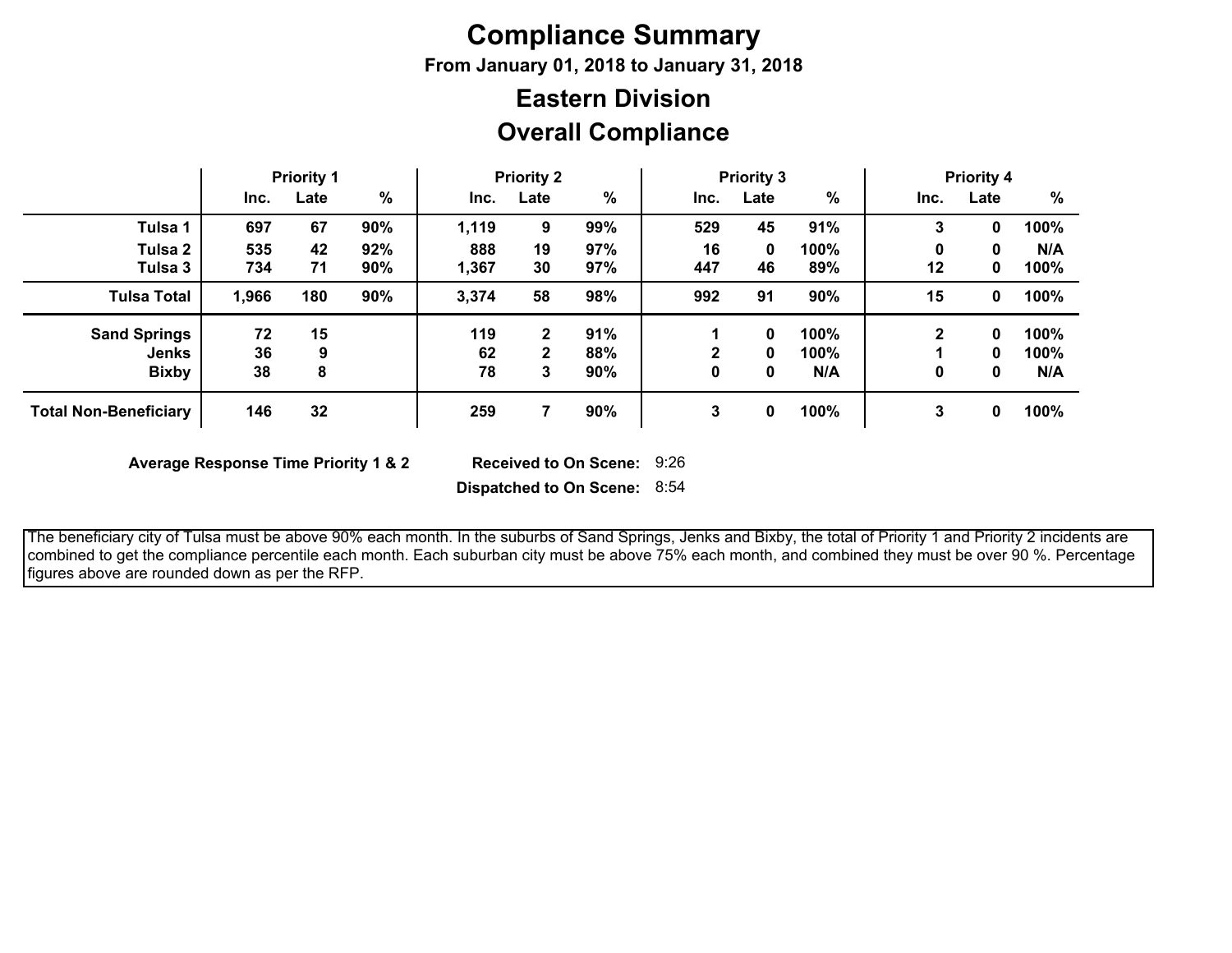# **Compliance Summary**

**From January 01, 2018 to January 31, 2018**

### **Overall Compliance Western Division**

|                               | <b>Priority 1</b> |             | <b>Priority 2</b> |       | <b>Priority 3</b> |      |      |             | <b>Priority 4</b> |              |              |     |
|-------------------------------|-------------------|-------------|-------------------|-------|-------------------|------|------|-------------|-------------------|--------------|--------------|-----|
|                               |                   | Inc. Late   | $\frac{9}{6}$     | Inc.  | Late              | %    | Inc. | Late        | $\frac{9}{6}$     | Inc.         | Late         | %   |
| <b>Oklahoma City 1</b>        | 1,086             | 91          | 91%               | 1,775 | 35                | 98%  | 432  | 29          | 93%               | 13           | 1            | 92% |
| <b>Oklahoma City 2</b>        | 1,080             | 147         | 86%               | 1,656 | 46                | 97%  | 330  | 31          | 90%               | 6            | 1            | 83% |
| <b>Edmond</b>                 | 189               | 21          | 88%               | 299   | 10                | 96%  | 79   | 7           | 91%               | 0            | 0            | N/A |
| <b>Total OKC &amp; Edmond</b> | 2,355             | 259         | 89%               | 3,730 | 91                | 97%  | 841  | 67          | 92%               | 19           | $\mathbf{2}$ | 89% |
| <b>Warr Acres</b>             | 0                 | 0           |                   | 0     | 0                 | N/A  | 0    | $\mathbf 0$ | N/A               | $\mathbf 0$  | 0            | N/A |
| <b>Bethany</b>                | 3                 | $\mathbf 0$ |                   | 3     | 0                 | 100% | 0    | $\bf{0}$    | N/A               | $\mathbf{0}$ | 0            | N/A |
| <b>Mustang</b>                | 40                | 10          |                   | 47    | 5                 | 82%  | 19   | 4           | 78%               | 0            | 0            | N/A |
| <b>The Village</b>            | 42                |             |                   | 52    | $\mathbf 2$       | 96%  | 0    | $\mathbf 0$ | N/A               | $\mathbf 0$  | 0            | N/A |
| <b>Nichols Hills</b>          | 5                 | 0           |                   | 6     | 0                 | 100% | 0    | 0           | N/A               | 0            | $\mathbf 0$  | N/A |
| <b>Total Non-Beneficiary</b>  | 90                | 11          |                   | 108   | 7                 | 90%  | 19   | 4           | 78%               | 0            | $\mathbf 0$  | N/A |
| <b>Piedmont</b>               | 9                 |             |                   | 10    |                   |      | 0    |             |                   | 0            |              |     |

**Average Response Time Priority 1 & 2** 

**Dispatched to On Scene:** 9:29 Received to On Scene: 10:00

 The beneficiary cities of Oklahoma City and Edmond must be above 90% each month. In the suburbs of Warr Acres, Bethany, Mustang, The Village, and Nichols Hills, the total of Priority 1 and Priority 2 incidents are combined to get the compliance percentile each month. Each suburban city must be above 75% each month, and combined they must be over 90 %. Percentage figures above are rounded down as per the RFP.